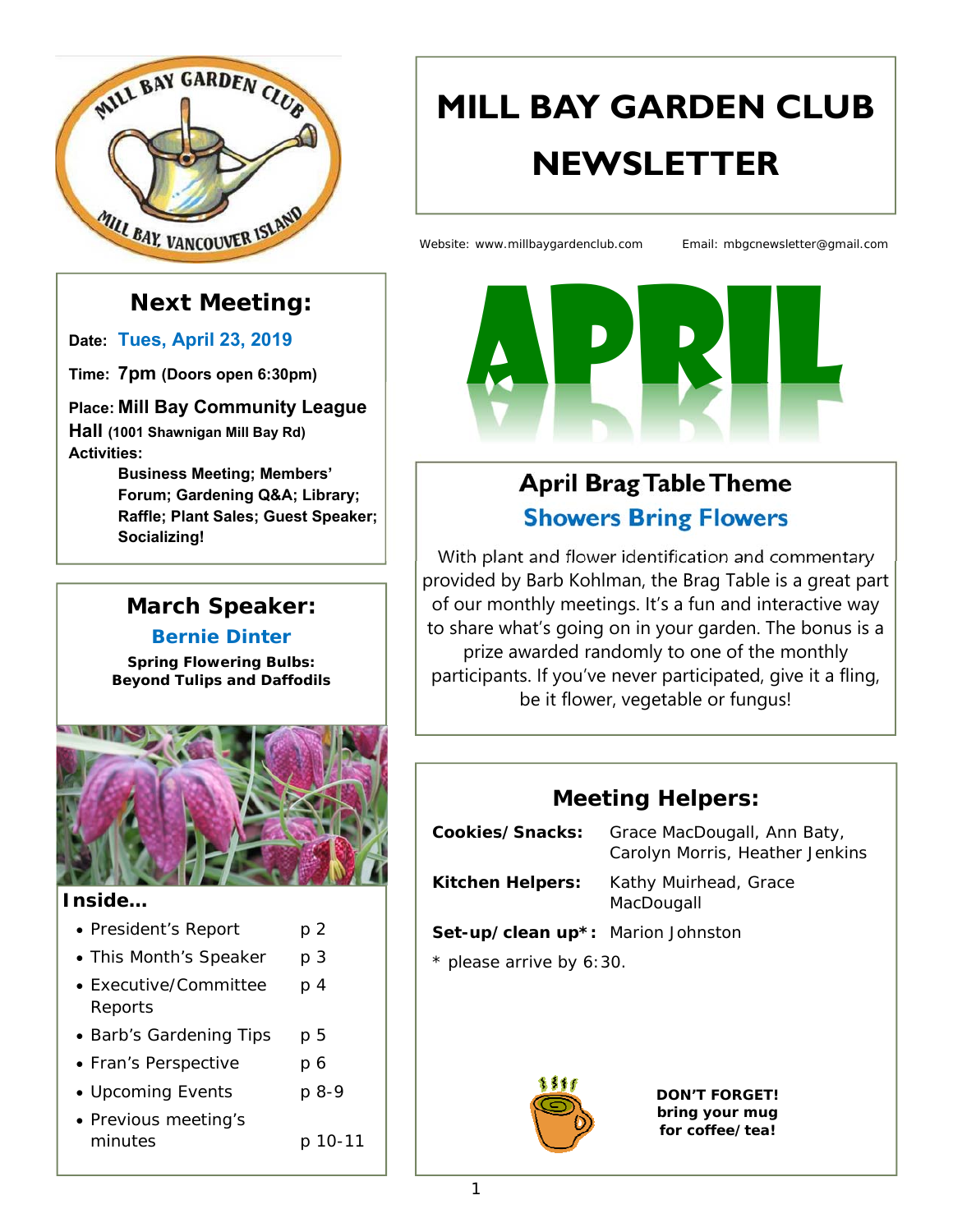# **President's Report**  Donna Kaiser

The welcomed rain has turned our gardens into spectacular colour overnight it seems. Interestingly, the bulbs seem more brilliant this year—but perhaps it is just the stark contrast from our recent cold winter. I am enjoying them all, along with the new tree growth and the sweet spring smell of the cottonwoods.

With our gardens coming alive, perhaps you might think about opening your garden to the Club this year? You can choose a date and time that works for you and your garden, and gardens in all stages of development are welcome. We enjoy gardens as they are, so don't worry about projects unfinished or feeling overwhelmed by excess weeds. I showed my garden last year and it was a very enjoyable day of learning from and communicating with fellow like‐minded gardeners.

The Flower and Garden Show seems to be well underway, and Club organizers report that everything is on schedule. If you haven't thought of a silent auction contribution yet, please give it some thought and let Mary Jean know your intention. Unfortunately, I will not be at the show this year, but for a great reason: I will be at the Chelsea Flower Show in London!

For those anxious about entering flowers for our show, Ajay will be giving a demonstration on how to best do this at our upcoming April 23 meeting. That should take the pressure off.

Gill Keir has offered to host our upcoming AGM on June 25, 2019. Details will be finalized and distributed at the May meeting.

We have a new library cupboard at the hall, so our Club library books will be moved and in place by this week. Come and check them out!

Sincerely, Donna

### **2019 Flower & Garden Show**

#### **May 24th & 25th, 2019**

The Flower and Garden Show Committee report that preparations are going well. For those of you who won't be able to attend the meeting on the 23rd, there will be an update on volunteer help at that meeting and, if we are short in any category, I will send out a membership email outlining what we still need. Donations are starting to come in and I remind any of you who wish to donate, to please contact me. Set up day is May 24th and Show day is May 25th. Thank you all.

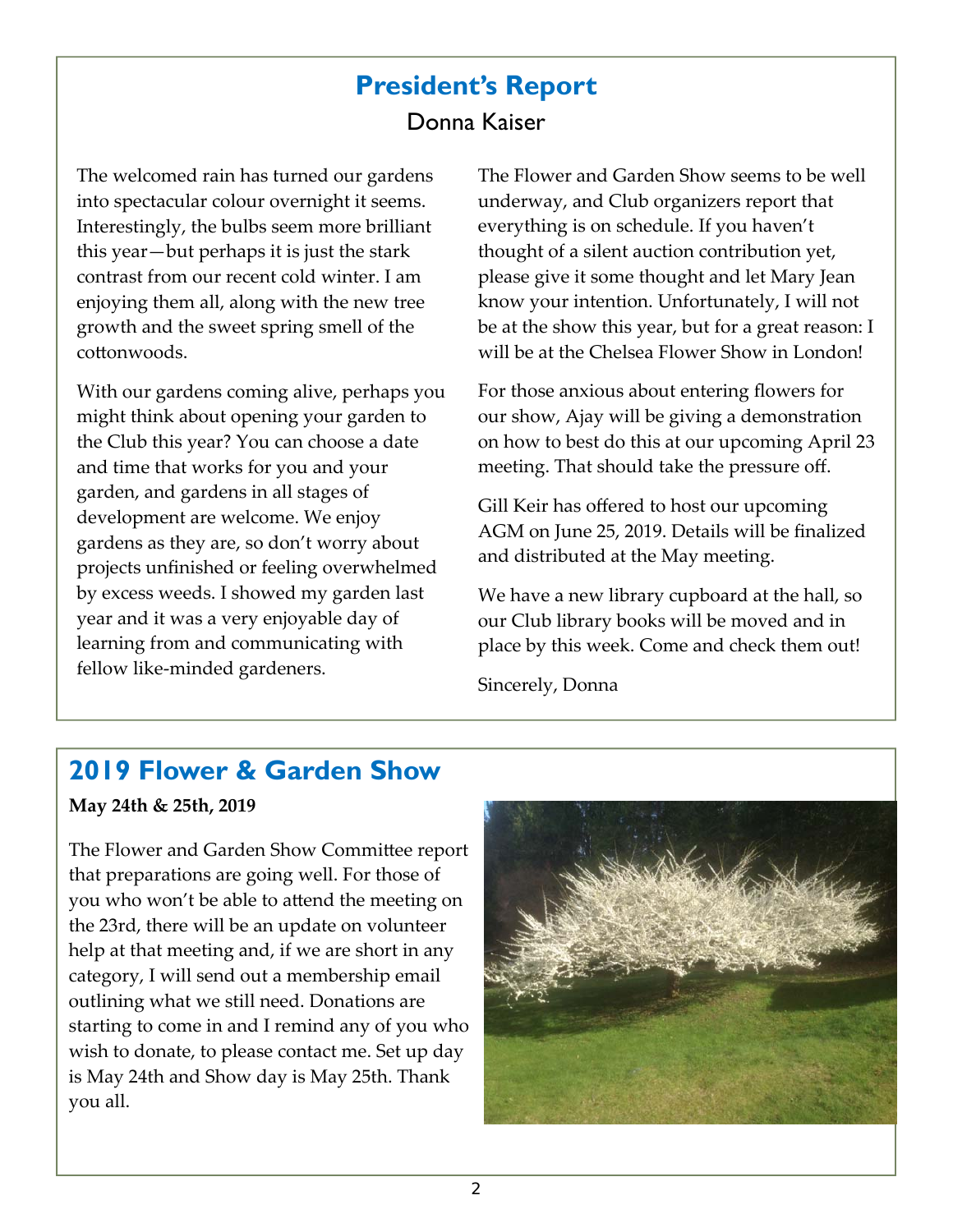# **March's Speaker: Bernie Dinter on Spring Flowering Bulbs: Beyond Tulips and Daffodils**

#### **Abstract**

Tulips & Daffodils steal the show for spring colour but there are many lesser known bulbs that deserve attention. Once established they will herald spring with drifts of colour for years to come. Most naturalize easily, are deer resistant and are adapted to our dry summer climate. With their smaller size and delicate features, they can fit into rock gardens and small‐scale settings.

Bernie Dinter has lived all his life in Shawnigan Lake, arriving there as a child from Germany. He grew up on the campus of Shawnigan Lake School, where his father was gardener. Bernie graduated from Shawnigan Lake School in 1969 and in 1976 graduated from UBC with a degree in Plant Science. His father began 'Dinter's Nursery' in 1973 and Bernie joined it full time after graduation. The nursery has been supporting gardeners in the Cowichan Valley for 45 years and now draws customers from all over Vancouver Island.

### **"Sunshine Mary"**

#### **Our esteemed Life Member Mary**

**Gale,** has for a very many years, been sending cards and kind words to those members who are experiencing illness or loss. She does this on behalf of the Mill Bay Garden Club, bringing a spot of sunshine into what is often a stressful time for a club member.

If you know of someone in the club who is sick, in hospital, or has lost a loved one,

please let Mary know and she will send a card on our behalf.



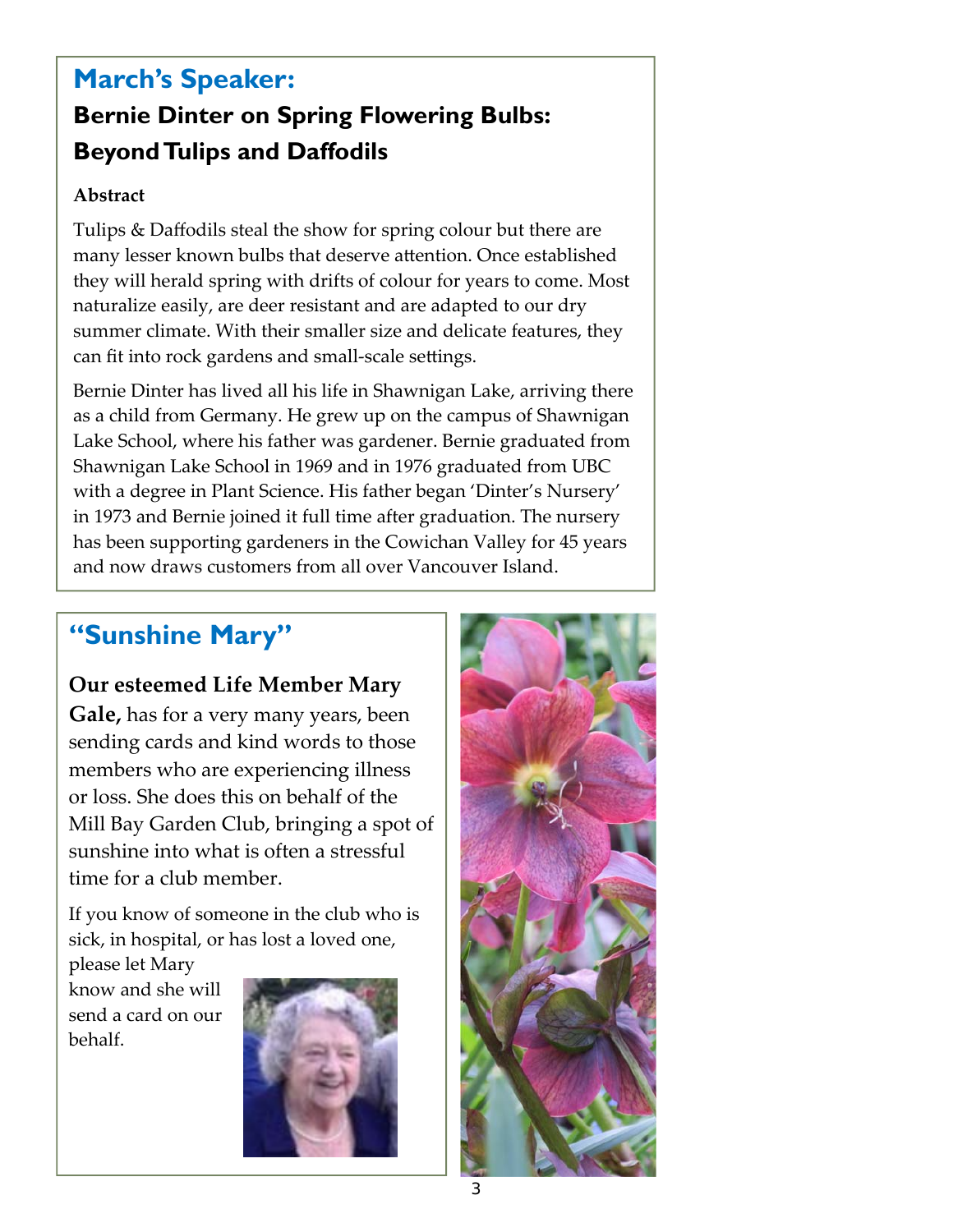# **Committee Reports**

### **Plant Table**

Come visit the Plant Table before the meeting starts or during the break, and see what we have on offer!

*your friendly plant sales team Monika Morgan & Sharon Martin*

### **Membership**

Zoe Clement and Val Townsend became members of the MBGC at our March general meeting. A warm welcome to you both.

*JoAnn Mulhern*

### **Notes from the Library**

April is super exciting for our library. The big move to our new storage cupboard begins in earnest. Chaos will ensue but have faith. Many thanks to all those who have offered to help transfer books from our basement and to those who will eventually help organize and sort our collection.

A big thank you to Wendy and Al Mikalishen for their help with the library at the March and April general meetings.

For those of you who have Netflix try watching Monty Don "Big Dreams, Small Spaces". This series takes place in the UK and is energizing, entertaining and educational. Enjoy!

*Your friendly librarian, Janice Rose*

### **MBGC Bursary**

Thrilling news! We have received one Bursary application from Frances Kelsey School and more are in the mail coming from Cowichan Secondary. Once all the applications have arrived the Bursary committee will be called together to make a decision on possible recipients. We will keep the members informed of all of our decisions.

*Janice Rose*

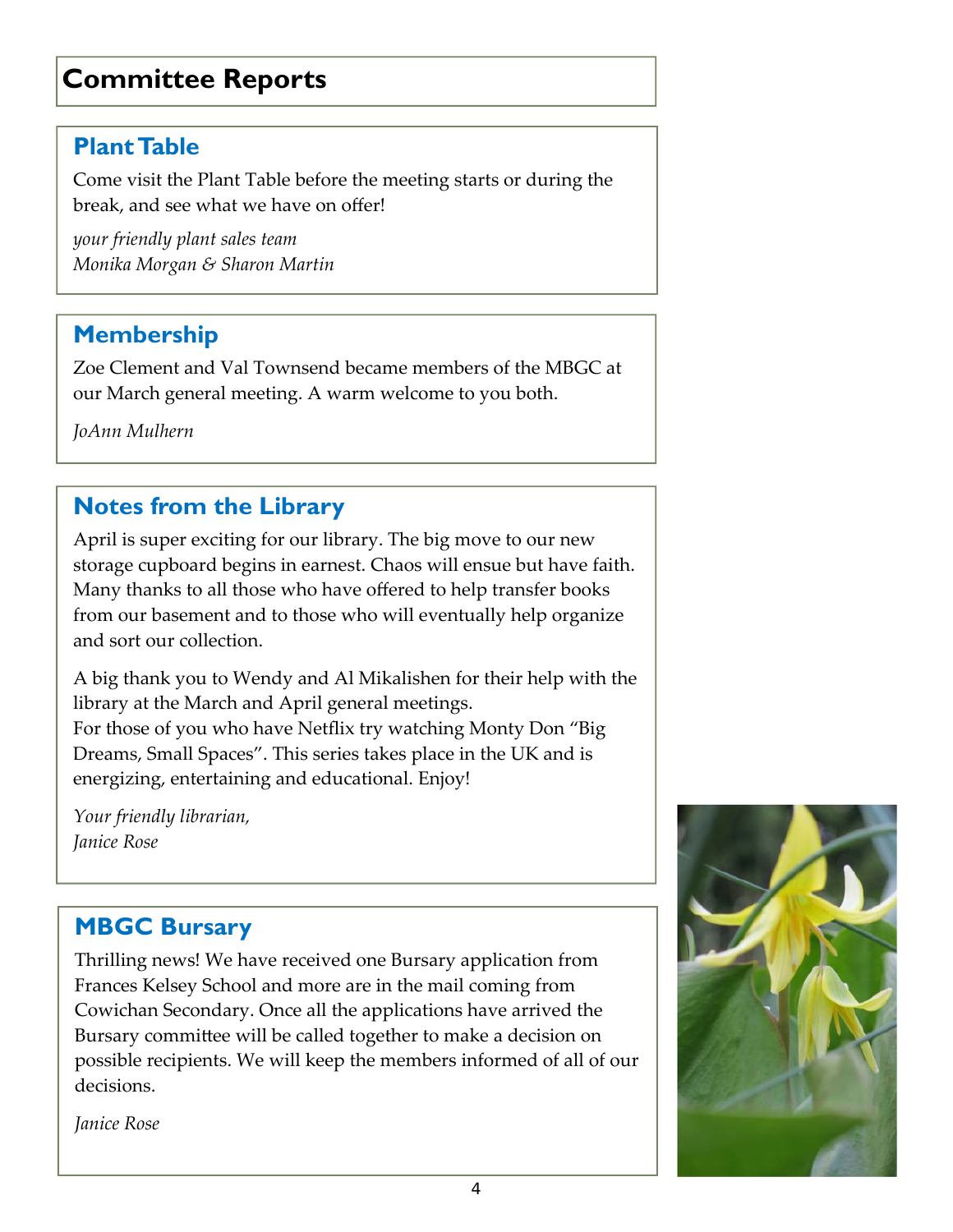# **Gardening Tips for April-May 2019 by Barb Kohlman**

Using coat hangers as garden "stakes". From wire hangers, cut the bottom in half, cut the top off = staples to secure soaker hoses, row covers, and plastic cloches.

Hardy Ferns made Easy: If you have some shady sites perhaps some ferns would add texture to your garden‐‐‐ a few favourites ‐‐‐native western sword fern (Polystichum



munitum) is good for dry shade, so under cedars and firs. There are many cultivars with finer foliage that add interest to the garden. How about maidenhair ferns— (Adiantum spp.) there are many variations, all beautiful.

Employ colour to attract birds and pollinators; red and orange for hummingbirds; blue, purple, violet, white and yellow for bees; and dark pink, purple, red, orange and yellow for butterflies.

Birds don't require much to be attracted to a home in your garden. A wooden box in partial sun with a hole near the top and an overhang to keep out the rain is usually enough. Rough interior walls help the young to climb out.

Your tender bulbs are happy to be planted out soon – dahlias, cannas and gladioli.

Use an edger to set your beds and keep grass at bay. In perennial beds, keep weeds under control by weeding often and using mulch to cover bare patches, or plant thickly to crowd out those invaders.

I sprinkle, liberally, Borden's Organic Mix under my new mulch layer to add a nitrogen source.

Stake those tall growing perennials NOW.

You are likely already using your lawn mower. Keep it in good condition with sharp blades for the best results, mow to a height of  $2\frac{1}{2}$  inches and when the heat comes let it go dormant--‐less work and so much easier on the water bill and environment.

*Cheers*

*Barb Kohlman*

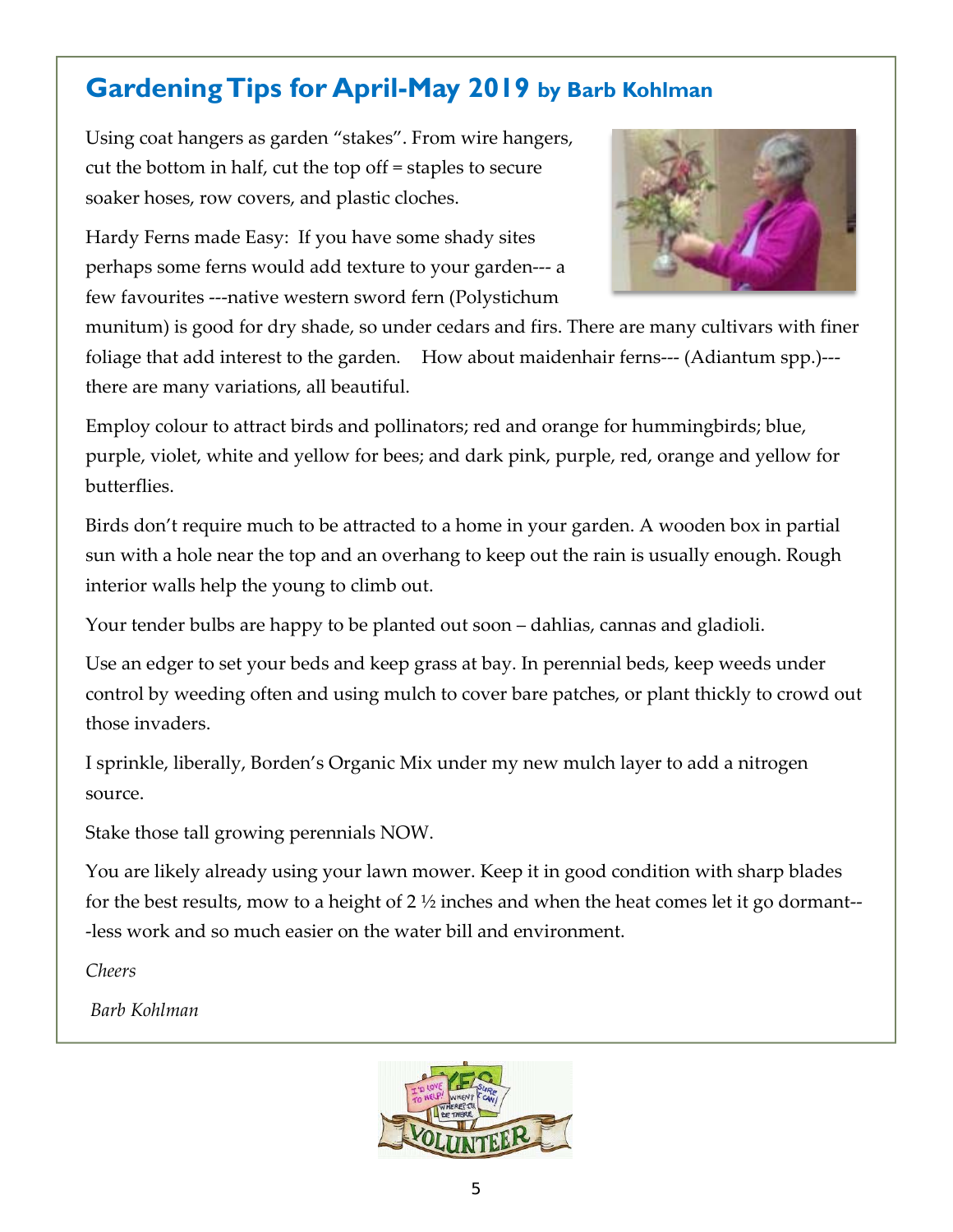### **Acres of Seedlings by Fran Benton**

.

I am really hoping I am not the only one who started too many seeds this spring. When it came time to pot the little beauties on there was a big problem. All the little beauties sprouted and grew. If I potted them all on I would need at least 50 big plant trays full of pots and soil. I did the math and that is 1275 pots! OMG! Way way too many seedlings! That means that I have to decide who gets to live and who goes to the compost. I feel terrible when this happens, as each little stem with its 2 tiny leaves seems like a new friend. I imagine it as a huge flower or vegetable and I just feel bad. So this leaves me apologizing to them as they go in the compost bin. It would sound like this.

Um, sorry buddy, this hurts me as much as it does you. "Well, no!" says Mr. Seedling. "I spent all this time pushing out of my seed capsule and got this nice stem and leaves, and what thanks do I get?" "Look" says me, "I really got carried away with the flinging of seed all over the tray" "I will not do it again, I promise" "Yeah, right" says Mr. Seedling, You are a bad gardener and you wasted seed. You could have fridged the remaining seed and we would have grown next year for you. You could have shared your extra seed with neighbours and friends. You could stop getting carried away and buying too many packets of seed to start with. So go ahead and put me in your compost. Maybe I'll defy the odds and grow on anyway. I'll be the big nasty Salvia that is looking out for you lady! You just watch the way you stroll past the compost. I'll be there looking for you!"

Sigh, get over it Fran, you grew too many seedlings. But wait a minute! What about the packet of expensive Russian Sage seed that I bought and one single seedling grew! Stokes likes to say "It is one of the easiest perennials to grow from seed." Yeah right! So what do I learn from this yearly battle with plants? Read the seed packet. Don't plant so many seeds. Avoid the treacherously mad Salvia in the compost!

Or you could just come to the Mill Bay Garden Club's meeting 4th Tuesday of the month 6:45 at the Mill Bay Hall.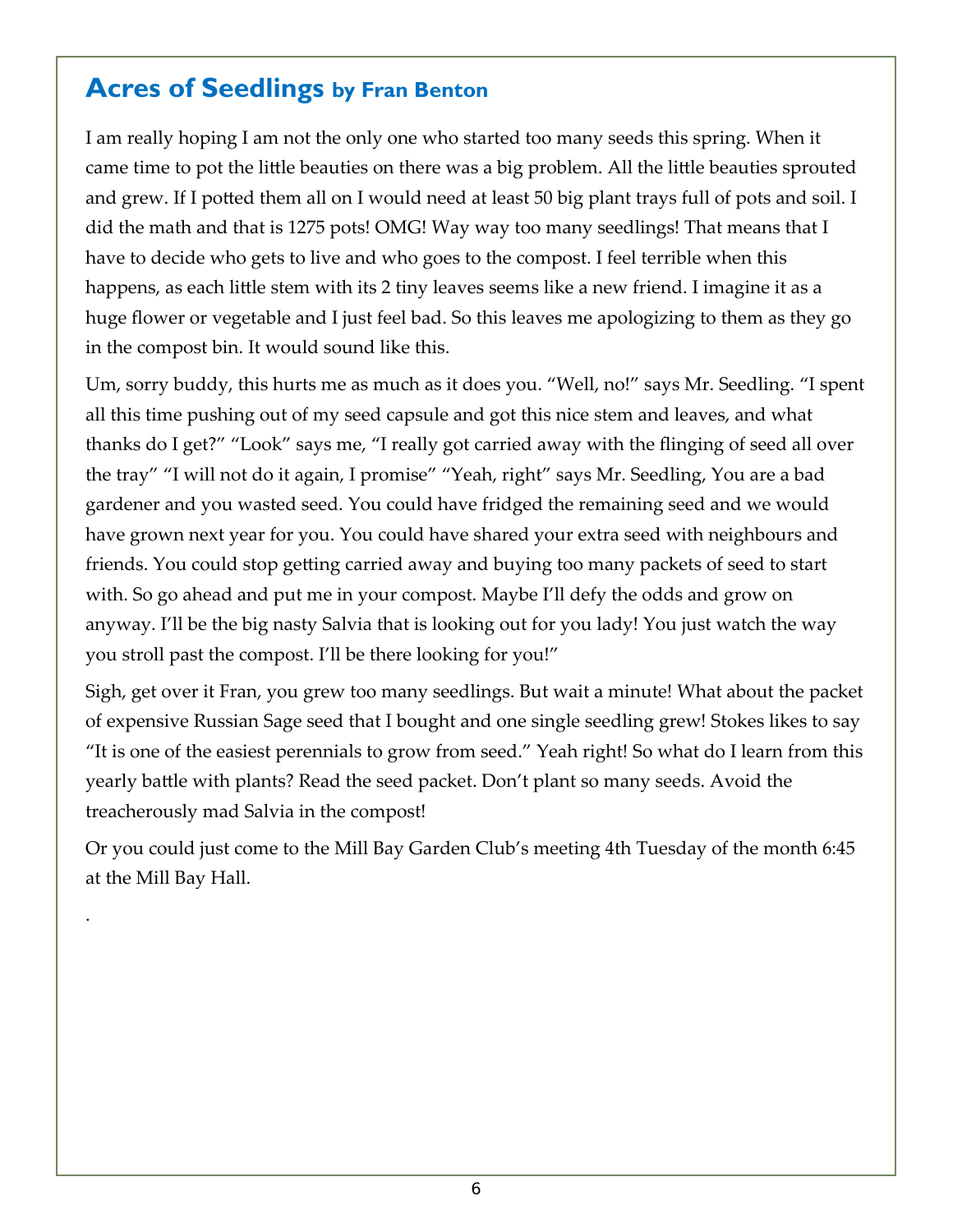# **MILL BAY GARDEN CLUB PLANT SALE**

#### MAY 25, 2019. 9:00 TO 2:00 AT THE COMMUNITY FLOWER AND GARDEN SHOW

Your Plant Sale Committee is hoping that you are having a great time potting up plants for the May, Mill Bay Garden Club plant sale. We kindly ask you to refrain from donating invasive plants. Sometimes you may not realize that your plants are invasive. The Committee will help you out and remove any plants from the sale that it considers invasive.

If everyone donated five plants each imagine what a great plant sale we would have. Last year we made \$1,170 which all went back to the community so it is for a great cause and assists the Mill Bay Garden Club in its goal to be a responsible member of our vibrant community.

Also, please, please, please label your plants. It is very difficult to sell plants if we do not know exactly what they are. We try very hard to identify them but sometimes we are just unable to.

*Your Plant Sale Committee thanks you.* 

# **MILL BAY PLANTAHOLICS PLANT SALE**

The Mill Bay Plantaholics (Ali Morris, Sharon Martin, Barb Kohlman, Noreen Carver, Jill Jones and Elaine Scott) would like to thank all of those wonderful Garden Club members who came out and supported our plant sale on April 13.

Although the weather was not kind to us we did have a very successful sale. We actually made \$3,040 which will be divided between Somenos House in Duncan, (a program of the Cowichan Women Against Violence Society) and the Malawi Girls on the Move program (where the money will provide a scholarship for a young Malawian woman to complete her secondary school education). These are two great organizations that are always very happy to receive the donation from the plant sale.

We would also like to thank David Byrnes for putting information on the sale in the newsletter, Pauline Dueck for putting the information on the Garden Club Facebook page and Gord Hamilton for putting it on the web site. Thank you one and all for your support.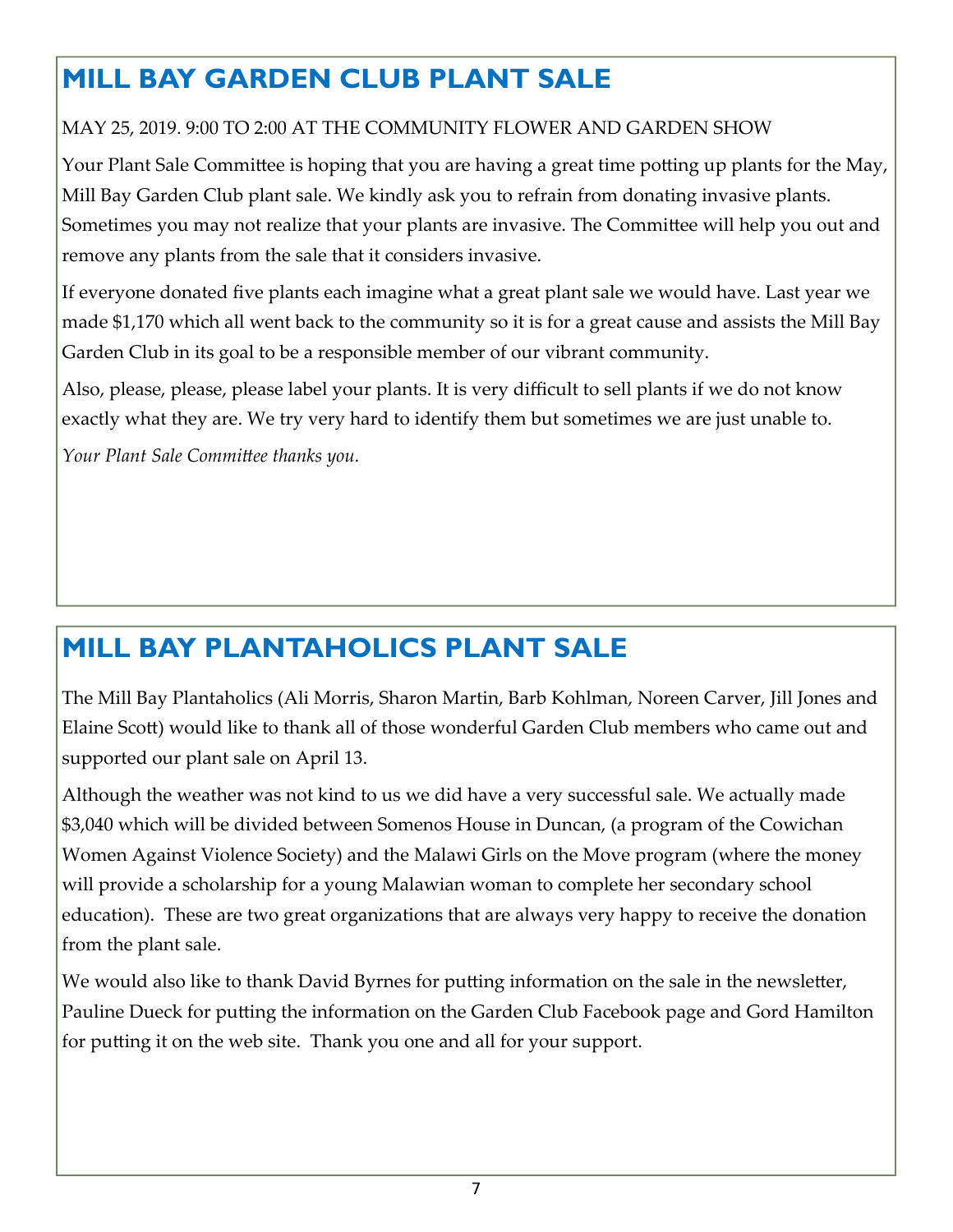# **Upcoming Events**

- **HCP Spring Plant Sale, Sat‐Sun 27 & 28 April 9am ‐ 4pm**  Gardens at HCP, 505 Quayle Rd. More information CLICK HERE or 250 479‐6162.
- **Cowichan Valley Garden Club Annual Spring Sale, Sat 27 April 9 noon**  St. John's Anglican Church Hall, 486 Jubilee St., Duncan. Admission \$2.00 - Our annual plant sale is always greatly anticipated by new and experienced gardeners alike. Plants on offer include interesting, unusual, and hard-to-find specimens donated by our members, so you're sure to find the perfect plant for your garden! Click here for more information.

#### **Abkhazi Garden Spring Plant Sale, Sun 28 April 9:00 – noon**

Abkhazi Garden, 1964 Fairfield Road. Lost some plants over the winter? We've got your replacements! Come and buy interesting plants, most grown at the Garden. Irises, shade perennials and unique garden gems. Stay for a wander around the Garden and to buy refreshments in the Teahouse. Proceeds of the plant sale to Friends of Abkhazi Garden Society for use in Abkhazi Garden projects. Rain or shine. Cash or cheques only. For more information: www.friendsofabkhazi.ca or visit Abkhazi Garden on Facebook, Instagram or Twitter.

- **North Island Rhododendron Society Sale and Show, Sun 28 Apr 10am‐1pm** See poster at end of the newsletter
- **Ladysmith Saltair Garden Club Plant Sale, Sat 11 May 9am til Sold Out** See poster at end of the newsletter
- **Nanoose Garden Club Annual Plant Sale, Sat 11 May 9am ‐ 1pm** Annual Plant Sale at Nanoose Library Centre, Northwest Bay Road. Vegetables, Heritage Tomatoes and Perennials; Master Gardeners in Attendance; NANOOSE LIBRARY FUNDRAISER; Mixed Vendor Market, Garden Themed White Elephant Sale, Hot Dog Vendor; Bring Your Family, Friends and Neighbours. Info: Plant Sale ‐ Loraine (250) 468‐9749; Library Fundraiser – Sue (250) 240‐5511. See poster at end of newsletter.
- **Victoria Cactus & Succulent Society Spring Show & Plant Sale, Sat 11 May 10 5 pm \*\*\* STILL TO CONFIRMED\*\*\***  Church of the Advent, 510 Mt. View Road, Colwood. Members' plants for sale.
- **Annual Motherʹs Day Musical Garden Tour, Sat‐Sun 11 & 12 May 10 4 pm** Assorted locations in support of the Victoria Conservatory of Music. More info at: http:// vcm.bc.ca/victoria‐garden‐tour/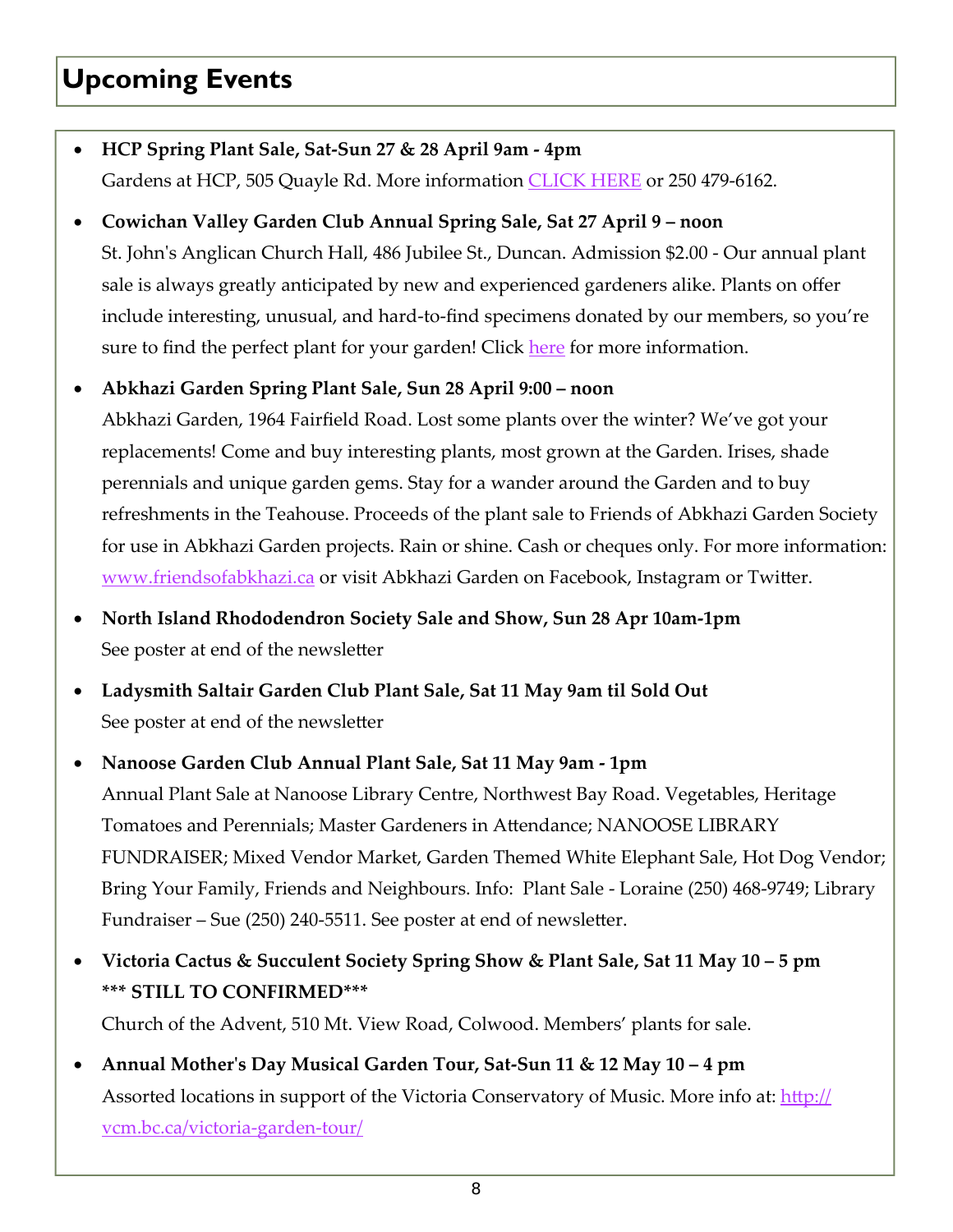# **More Upcoming Events**

- **Sooke Garden Club Plant Sale, Sat 11 May 10 am 2 pm** Evergreen Centre, Sooke
- **Gordon Head Garden Club Plant Sale, Sat 11 May 9:00 am ‐ noon**  Former Gordon Head United Church, 4201 Tyndall Ave. There will be a variety of plants and gardening related items. Everyone is welcome. Garden members available to answer questions and give free advice regarding your garden.
- **North Island Rhododendron Society Mother's Day Garden Tour, Sun 12 May 10am‐4pm** See poster at end of the newsletter
- **Tomato Day, Sat 18 May 9‐noon**

Gardens at HCP, 505 Quayle Rd. Organically grown veggie transplants for sale. More information CLICK HERE or 250 479‐6162

**Huge Plant Sale, Sat‐Sun 18 & 19 May 9 am‐3 pm** 

2215 Greenlands (Gordon Head). This is a "not to be missed" sale with plenty of unusual perennials, ferns, and shrubs including many Hydrangeas, all at affordable prices. Due to a massive renovation of the back garden, there are many new offerings. Come and enjoy the garden and find some new treasures.

**Plant‐a‐holics Sale at it's new venue, Sun 19 May 10 ‐ 2 pm** 

Robin Denning's Brentwood Bay Nursery, 1395 Benvenuto Ave. Attention all you plant geeks!! Pacific Coast Irises, woodlanders, ferns, succulents, geraniums, hardy fuchsias, roses. Lots of parking, cheques or cash only please

#### **72nd Annual Mill Bay Garden Club's Annual Flower and Garden Show**

Cobble Hill Hall, 3550 Watson Ave., Cobble Hill, BC. 9am‐2pm, Saturday, May 25, 2019. Do you love your garden but are puzzled by its problems? Bring your garden problems to the master gardeners. Buy the newest and most attractive plants and flowers in the outside vendor area. Enjoy a yummy strawberry tea. As always there are bargains galore at the Mill Bay Garden Club's huge plant stall. For more information, a brochure or entry forms e-mail millbaygardenshow@gmail.com or go to www.millbaygardenclub.

 **Denman Island Home and Garden Tour, 15‐16 June**  See notice at end of newsletter.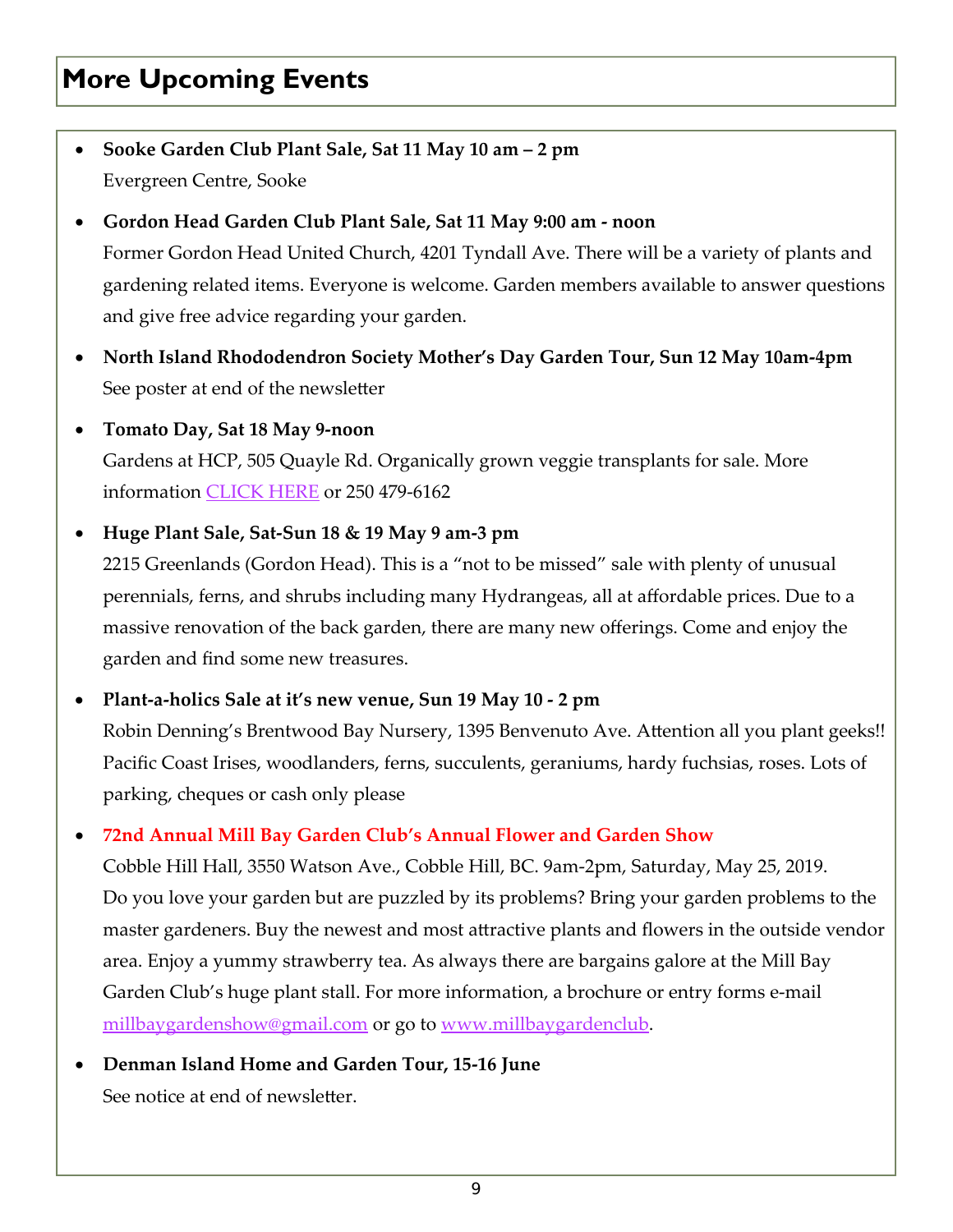### MILL BAY GARDEN CLUB MEETING AGENDA 7:00 pm Tuesday 26 March 2019 at Mill Bay Community Centre

1. Call to Order

2. Acceptance of previous meeting minutes: 26 Feb. 2019 moved Norm, seconded Ajay Oppelaar

#### 3. President's Report: Donna Kaiser

• Thank you to Elaine and Barb for running the plant sale at the Flower and Garden show for, well, forever! This will be their last year hosting and they would like 2 new people to take it on. You can train with them this year.

• BC Council of Garden Clubs meeting is coming up. Would someone like to attend?

#### 4. Vice President's Report: Bernie Juurlink

Bernie would like some suggestions from the membership about speakers for next year.

5. Treasurer's Report: Marie Cooke

There is \$2279 in our chequeing account and \$1500 in the bursary account.

- 6. Committee Reports:
- a. Membership: JoAnn Mulhern

We have 2 new members.

#### b. Website: Gord Hamilton

Deb Monkman has shared her wonderful flower images with us on the website. If anyone else has pictures please link them to our site.

c. Facebook: Pauline Dueck

Please like us on facebook as we approach the flower and garden show.

d. Plant sales: Monica Morgan

Lots of great stuff to buy! Please keep the goodies coming in!

e. Flower & Garden Show: Al Mickalishen sign-up sheet was circulated and there are lots of fun jobs to fill. We needed and got judge assistants for the 7 pm judging. Please keep the silent auction donations coming! Sign person is needed to organize putting up and taking down signs.

f. Library & Bursary: Wendy Mikalishen

Judging standards book is available and the new Birds and Blooms magazine is in.

g. Kitchen: Pat Spezowka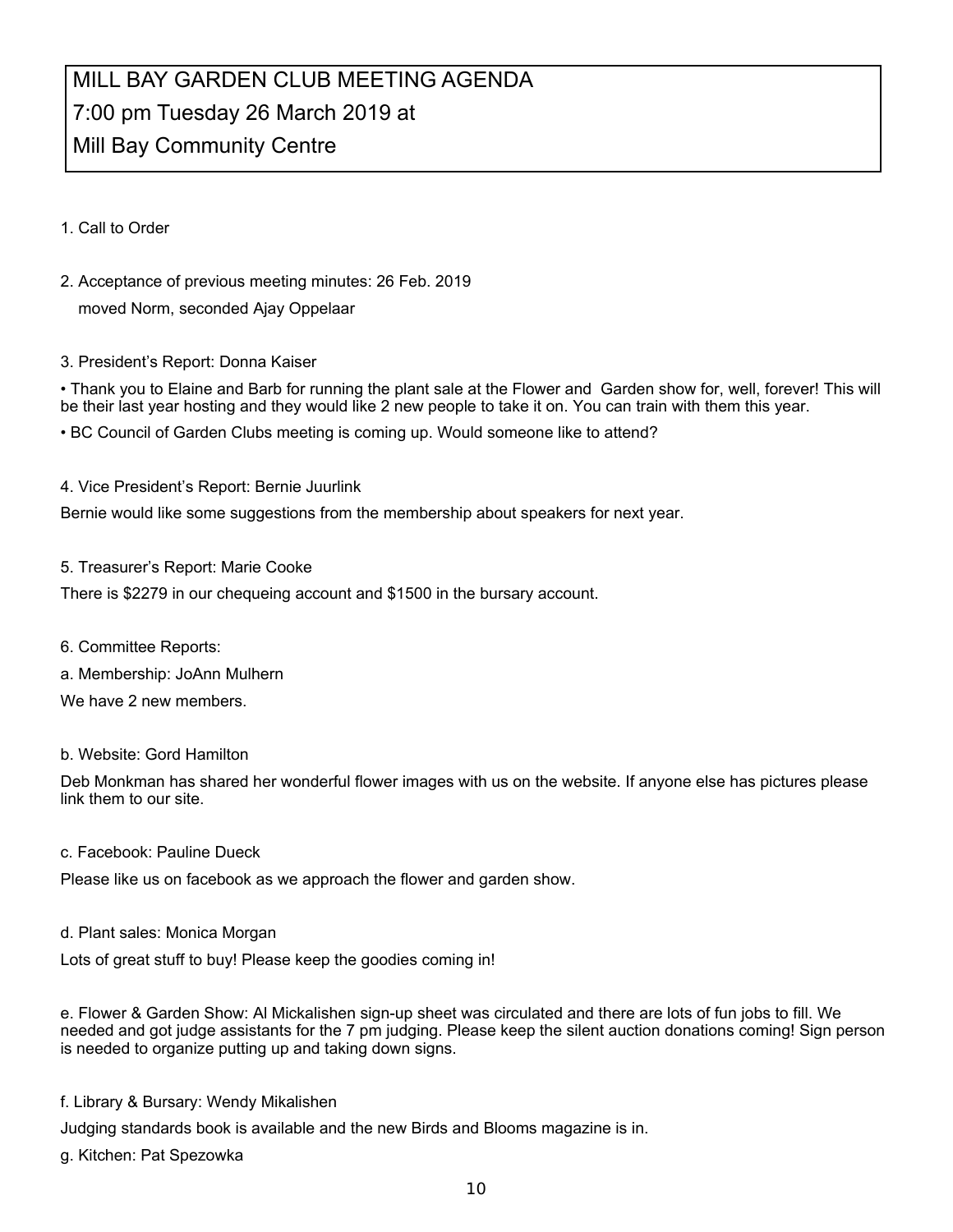Pat will be completing this job in June and would like someone as a trainee to help and then take over her job.

h. Past President (Acting): Ajay Oppelaar

Ajay was asked if Sambucus (elderberry) is deer proof. It is deer resistant as tagged but the damned deer are not reading the tags!

Members Forum

Dot needs help and advice maintaining her pond. Anyone available?

Elaine asked for volunteers to help run (and take over) the plant sale. She mentioned that there are 3 plant sales coming up 1. Heather sale,2 Charity plant sale April 13 9 am -2pm 3 Cairnsmore April 20,

7. Brag Table: Barb Kohlman

8. Guest speaker Phil Newton, Victoria Dahlia Society, dahlia super expert

13. Adjournment: 9:00p